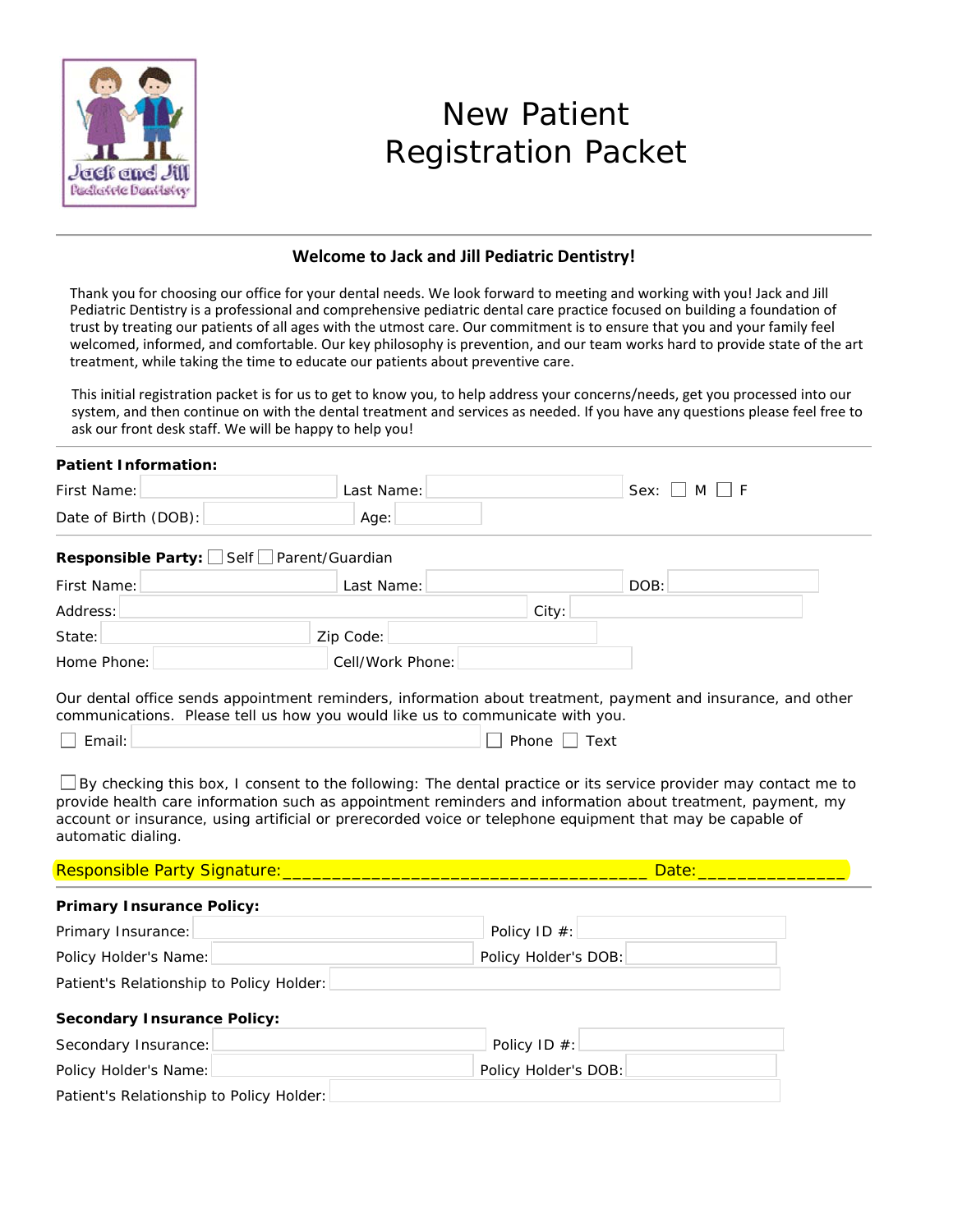#### **Pediatric Medical History:**

|                                                                                                                            | Date of Birth: _________________                                                                 |                                |  |
|----------------------------------------------------------------------------------------------------------------------------|--------------------------------------------------------------------------------------------------|--------------------------------|--|
| Is your child under the care of a physician now? $\Box$ Yes $\Box$ No                                                      |                                                                                                  |                                |  |
| If yes, please explain:                                                                                                    |                                                                                                  |                                |  |
|                                                                                                                            |                                                                                                  |                                |  |
|                                                                                                                            | Does your child have any allergies (i.e., food, medication, etc.)? $\Box$ Yes $\Box$ No          |                                |  |
| If yes, please, explain:                                                                                                   |                                                                                                  |                                |  |
| Is there any family history of allergies to medications? $\Box$ Yes $\Box$                                                 | No                                                                                               |                                |  |
| If yes, please explain:                                                                                                    |                                                                                                  |                                |  |
|                                                                                                                            | Is your child taking any medications including over the counter medication? $\Box$ Yes $\Box$ No |                                |  |
| If yes, please explain:                                                                                                    |                                                                                                  |                                |  |
| Is your child's immunization current? $\Box$ Yes $\Box$ No<br>Has your child had any serious illness? $\Box$ Yes $\Box$ No | Is your child taking antibiotics before having dental treatment? $\Box$ Yes $\Box$ No            |                                |  |
| Has your child ever been hospitalized or an emergency room visit? $\Box$ Yes                                               | <b>No</b>                                                                                        |                                |  |
| If yes, please explain:                                                                                                    |                                                                                                  |                                |  |
|                                                                                                                            | Does your child have any habits (i.e., thumb sucking, bottle, pacifier, etc.)? $\Box$ Yes $\Box$ | No                             |  |
| If yes, please explain:                                                                                                    |                                                                                                  |                                |  |
|                                                                                                                            | Please check if your child has a history of or has been treated for any of the following:        |                                |  |
| Abuse                                                                                                                      | Congenital Birth Defects                                                                         | Physical Delay                 |  |
| ADD/ADHD                                                                                                                   | <b>Diabetes</b>                                                                                  | Recurrent Headaches            |  |
| Adverse Drug Reaction                                                                                                      | <b>Emotional Problems</b>                                                                        | <b>Rheumatic Fever</b>         |  |
| Anemia                                                                                                                     | <b>Endocrine Problems</b>                                                                        | Seizures                       |  |
| Arthritis                                                                                                                  | Frequent Infection                                                                               | Sickle Cell Disease            |  |
| Asthma                                                                                                                     | <b>Heart Disease</b>                                                                             | Speech/Hearing                 |  |
| Autism                                                                                                                     | Heart Murmur                                                                                     | Down Syndrome                  |  |
| Bleeding/Transfusion                                                                                                       | Hepatitis                                                                                        | Spina Bifida                   |  |
| <b>Blood Dycrasias</b>                                                                                                     | HIV/AIDS                                                                                         | TB                             |  |
| Cancer                                                                                                                     | Kidney Disease                                                                                   | <b>Tonsil/Adenoid Problems</b> |  |
| Cerebral Palsy                                                                                                             | Liver/GI Disease                                                                                 | Vision Problems                |  |
| Cleft/Lip Palate                                                                                                           | Mental Delay                                                                                     | Other:                         |  |
| Additional comments/illness not listed above:                                                                              |                                                                                                  |                                |  |
|                                                                                                                            |                                                                                                  |                                |  |
|                                                                                                                            |                                                                                                  |                                |  |
|                                                                                                                            |                                                                                                  |                                |  |

To the best of my knowledge, the questions on this form have been accurately answered. I understand that providing incorrect information can be dangerous to my (or child's) health. It is my responsibility to inform the dental office of any changes in medical history.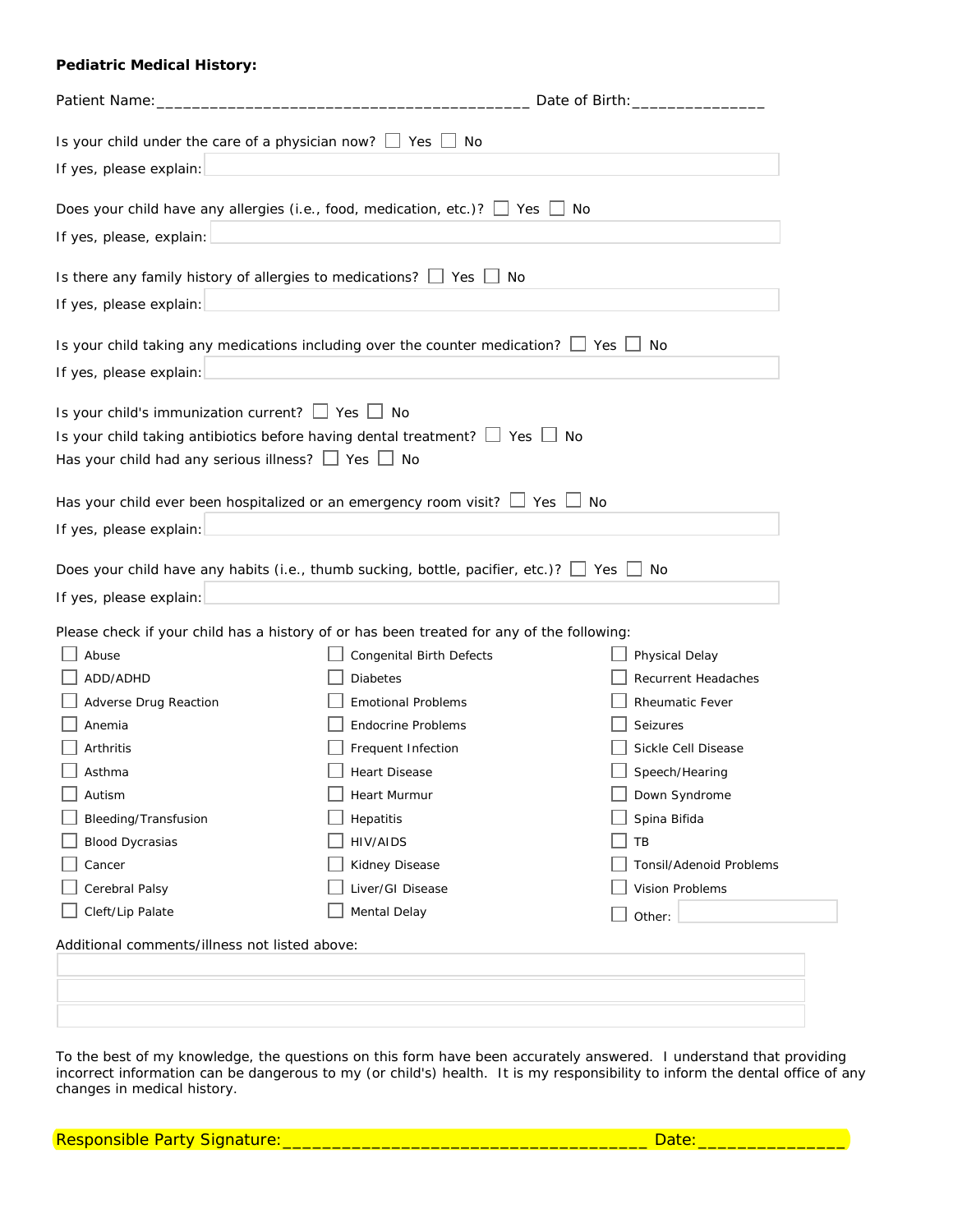## **Informed Consent for Dental Treatment and Procedures**

1. You, the patient, have the right to accept or reject dental treatment recommended by your dentist. Prior to consent to treatment, you should carefully consider the anticipated benefits and commonly known risks of the recommended procedure, alternative treatments, or the option of no treatment.

**X-rays:** *Proposed treatment: taking of intraoral and extraoral radiographs. Benefits of treatment: taking x-rays enables us to view dental cavities, abnormalities, development and eruption of teeth. They are necessary for proper diagnosis and evaluation purposes. Alternative treatment: none; limited visual examination. Consequences of not performing: missed diagnosis. Common risk: Radiation exposure to soft and hard tissue.* 

#### *Responsible Party Initial:*

**Cleaning:** *Proposed treatment: involves thorough cleaning of teeth to help heal inflamed or infected gum tissue.*  It involves removal of soft plaque build-up and harder calculus deposits above and below the gum line. Benefit of *treatment: healthy oral environment; also reduction/elimination of bleeding, odor, and periodontal disease. Alternative treatment: referrals for periodontal surgery according to the severity of condition. Consequences for not performing: discontinued or interrupted treatment could result into further inflammation and infection of gum tissues; lead to more tooth decay, and deterioration of surrounding bone structure which could lead to tooth loss. Common risk: bleeding, soreness, swelling, infection of tissue, hot and cold sensitivity, stiff or sore jaw* 

*joint. Responsible Party Initial:* 

### **2. Drugs and Medication**

I understand that antibiotics, analgesics, and other medication can cause allergic reactions causing redness and swelling of tissues; pain, itching, vomiting, and/or anaphylactic shock (severe allergic

reaction). *Responsible Party Initial:* 

## **3. Change of Treatment Plan**

I understand that during treatment it may be necessary to change or add procedures because of conditions found while working on the teeth that were not discovered during examination, the most common being root canal therapy following routine restorative procedures. I understand that changes will be discussed prior to treatment and I give permission to the dentist to propose any/all changes and additions as necessary. I understand that any changes may affect my copayment for services rendered.

*Responsible Party Initial:* 

4. I give permission to the dental office to bill my dental insurance provider for the treatment provided, if applicable. *Responsible Party Initial:* 

Patient Name (Please Print):\_\_\_\_\_\_\_\_\_\_\_\_\_\_\_\_\_\_\_\_\_\_\_\_\_\_\_\_\_\_\_\_\_\_\_\_\_\_\_\_\_\_\_\_

Responsible Party Signature:\_\_\_\_\_\_\_\_\_\_\_\_\_\_\_\_\_\_\_\_\_\_\_\_\_\_\_\_\_\_\_\_\_\_\_\_\_ Date:\_\_\_\_\_\_\_\_\_\_\_\_\_\_\_